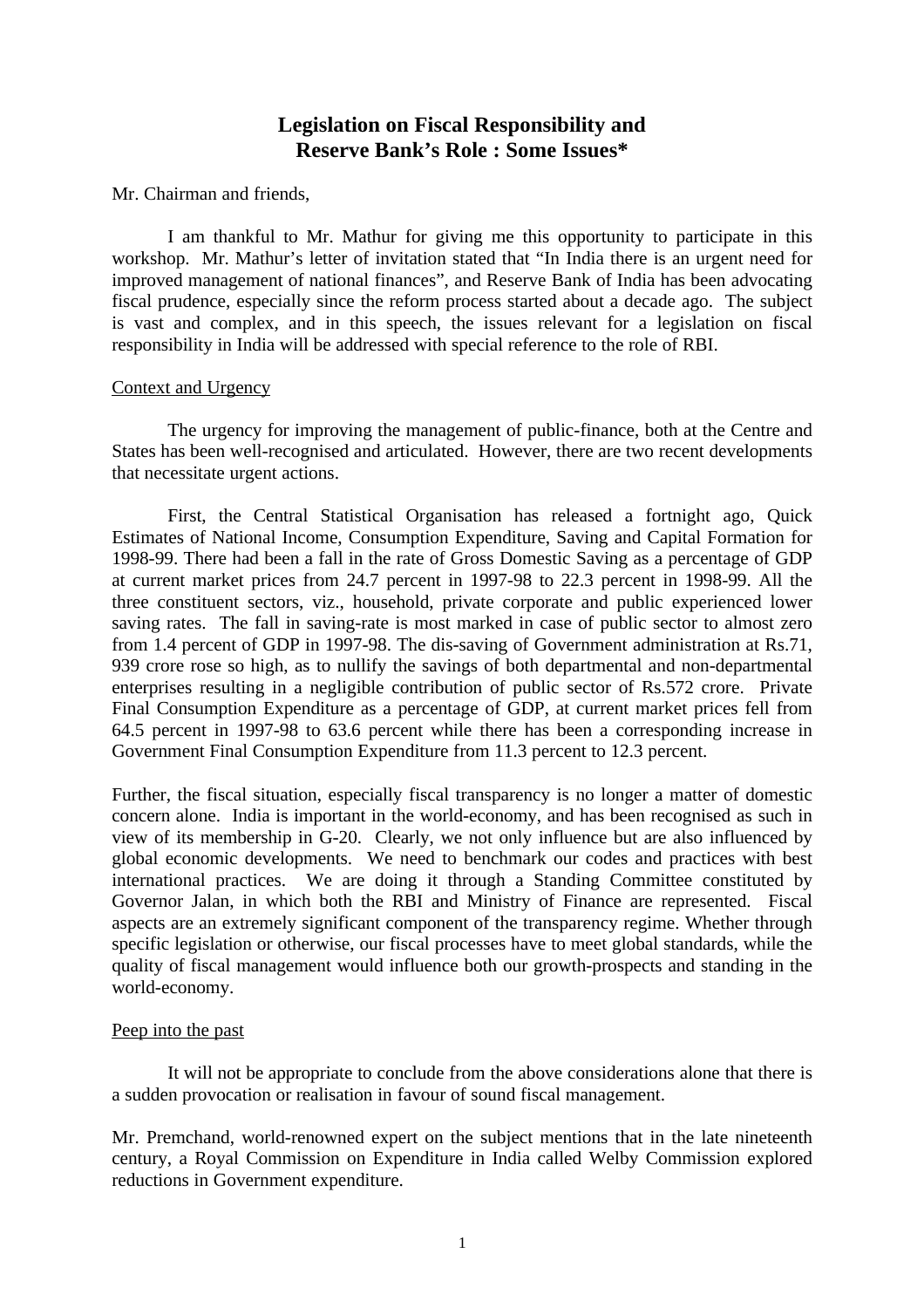There must be many reasons why the strategy has not succeeded, and here also, a reference to nineteenth century India may not be out of place : and I quote from a footnote of Mr. Premchand's book on Government Budgeting and Expenditure Controls (page 276) "Writing about the Indian Government's efforts toward economy in expenditure, Sir Richard Temple observed "some who preach economy as a rule seem to think that a favourite project is to be the exception; the sense of its particular merits causes the general maxims to be forgotten" (India in 1882 (London : Macmillan), p. 449).

 Even in pre-independent India, there was a piece by M. K. Gandhi in Young India, in Financial and Economic Supplement, Ahmedabad, Thursday  $10<sup>th</sup>$  May 1923, which reads as follows:

"In every modern civilised community the outlay of public funds, collected by contributions from the community in a variety of forms, calls forth the liveliest interest from the tax-payers, and demands the greatest carefulness from the authorities entrusted with the outlay. In theory, at least, the layout of these monies must be, like the sowing of the seed by the farmer, in the hope and with the intention that it would be returned a hundred-fold to the sower. But this supreme principle of public expenditure seems never to have been learnt by the Government in India".

As brought out by Mr. Pandey of Ministry of Finance, who has worked extensively on the subject, the issue of fiscal management had come up for detailed discussion in the Constituent Assembly also while debating Articles 292 and 293, enabling ceilings on borrowings to be imposed by Parliament. Among those who advocated more stringent provisions was Mr. H.V. Kamath who said that "the purpose of the loan goes to the root of the matter", and hoped that "not merely the financial limits but also the purpose of every loan will come before Parliament for its approval".

The issue appears to have been clinched by the eloquence of Dr. B.R. Ambedkar when he said, "this article specifically says that the borrowing power of the executive shall be subject to such limitations as Parliament may by law prescribe. If Parliament does not make a law it is certainly the fault of Parliament and I should have thought it very difficult to imagine any future Parliament, which will not pay sufficient or serious attention to this matter and enact a law. We hope that Parliament will take this matter seriously and keep on enacting laws so as to limit the borrowing authority of the Union. I go further and say that I not only hope but I expect that Parliament will discharge its duties under this article".

The issue of fixing borrowing limits by the Parliament was no doubt, raised time and again, by Estimates Committee in 1957-58, and in some of the subsequent reports of Estimates Committee and Public Accounts Committee. However, no Parliamentary or legislative action to fix a limit on borrowing has been taken so far.

However, the present thinking on Fiscal Responsibility is slightly different from debtceiling and could go either beyond a mere ceiling on borrowings or could fall short of it by focussing on transparency-issues. There is a link between ceiling on debt and fiscal responsibility, but they are not the same and in that sense, the present proposal is different from the debates in past.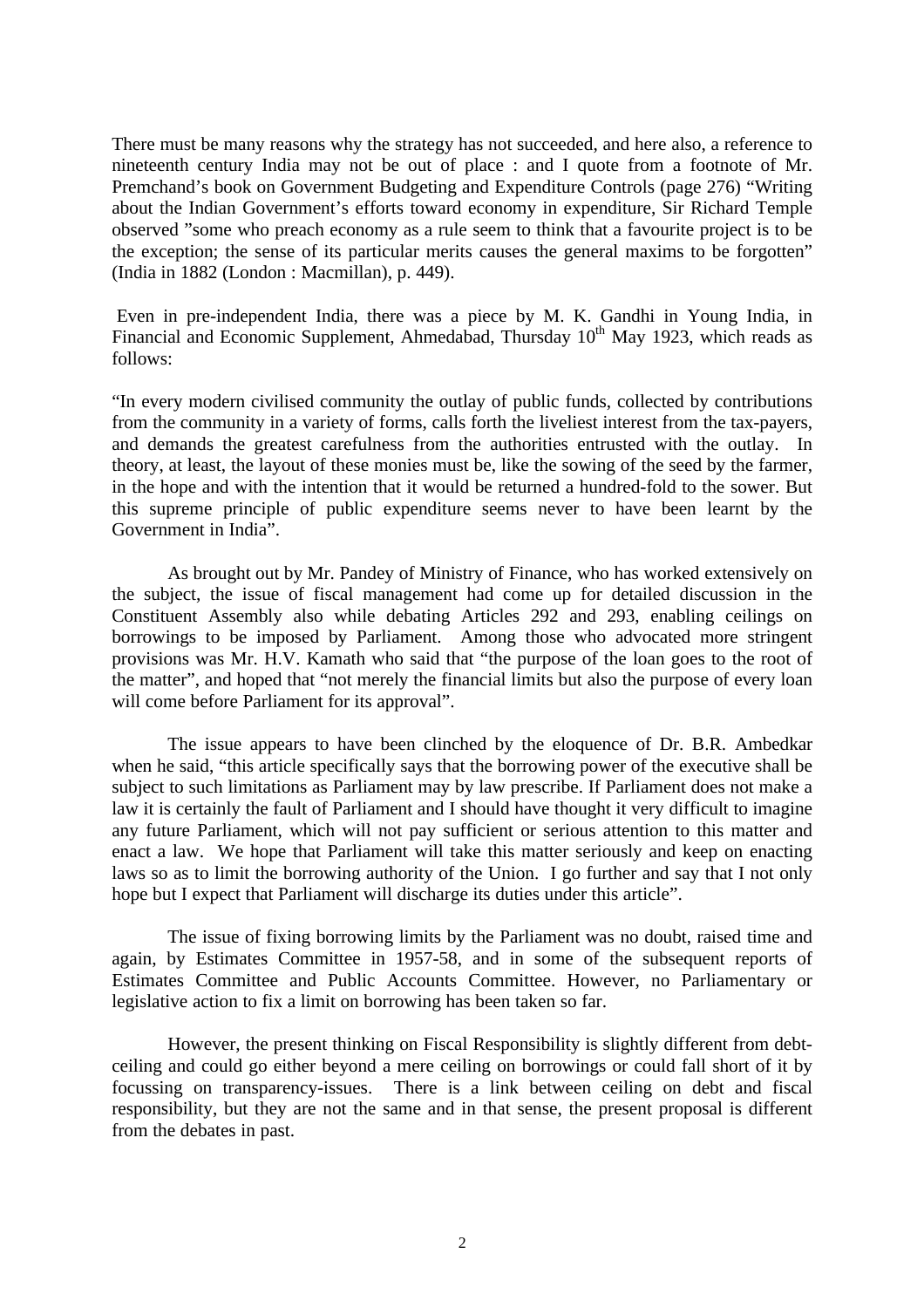### Role of RBI in the Process

It is useful to explain the role of RBI in the events leading up to the current proposal for a legislation on Fiscal Responsibility (FR). Firstly, RBI has been in the forefront of sensitising the policy makers to the consequences of fiscal dominance. Secondly, automatic monetisation of budget deficit by RBI was discontinued. Thirdly, some caution, if not a limit, on RBI's net support to Government's borrowing programme has been accepted in the arrangements leading to Ways and Means for Government of India. Fourthly, RBI had already highlighted the importance of a statutory ceiling on debt through a Technical Paper published in the RBI Bulletin of December 1997. Fifthly, RBI has been trying to advocate prudence in extending sovereign guarantees, which has resulted in some States passing legal enactments and Government of India creating a guarantee fund. Sixthly, State Finance Secretaries are already working as a Committee assisted by RBI, on issues relating to integrity of budget process and transparency in budget. Seventhly, RBI conducted a seminar a few months ago, in which senior officials of Centre and State participated, on maters relating to fiscal rules and related international practices.

More recently, Finance Minister announced a decision to pilot a Bill on Fiscal Responsibility, and Government of India, therefore, desired that RBI which is not only the monetary authority but also a banker to Government, and a debt manager to Government should have a Working Group to assist in the preparation of Fiscal Responsibility Bill. In the light of the deliberations of the Working Group, a Government of India committee on FR has been constituted with Secretary (Economic Affairs) as Chairman and Deputy Governor, RBI as one of the members. The working group of RBI is still expected to provide technical inputs to this process, with two experts, viz. Dr. Lahiri of Institute of Public Finance and Policy and Dr. Mitra of National Institute of Law, being members in both the Working Group of the RBI and the Government Committee.

### **Objectives**

The objectives of FR in a specific context could be several of the many possible objectives such as : (a) inter-generational equity; (b) macro-stability; (c) fiscal sustainability and fiscal solvency; (d) elimination of deficit bias; (e) fiscal transparency, (f) fiscal accountability, including penal actions, (g) autonomy of monetary policy, including limits on access of Government to central bank credit.

A legislation on FR may have to focus on a medium term framework in addition to annual budget, methods of promoting prudent fiscal behaviour, enhancing transparency in all government policies having a bearing on fiscal management and finally, accountability.

The issues for us are: how to meet these objectives without eroding supremacy of Parliament itself in matters relating to fiscal management; and with suitable flexibility needed to meet emerging situations. The Parliamentary system and federal nature of our polity would add to the complexities in the design and implementation of a legislation, and some of these have been alluded to in the debates of Constituent Assembly.

### Institutional Issues

The more important institutional issues would perhaps be: (a) whether there is a need to bring about FR through a new constitutional provision, or a mere law, and if it is the latter,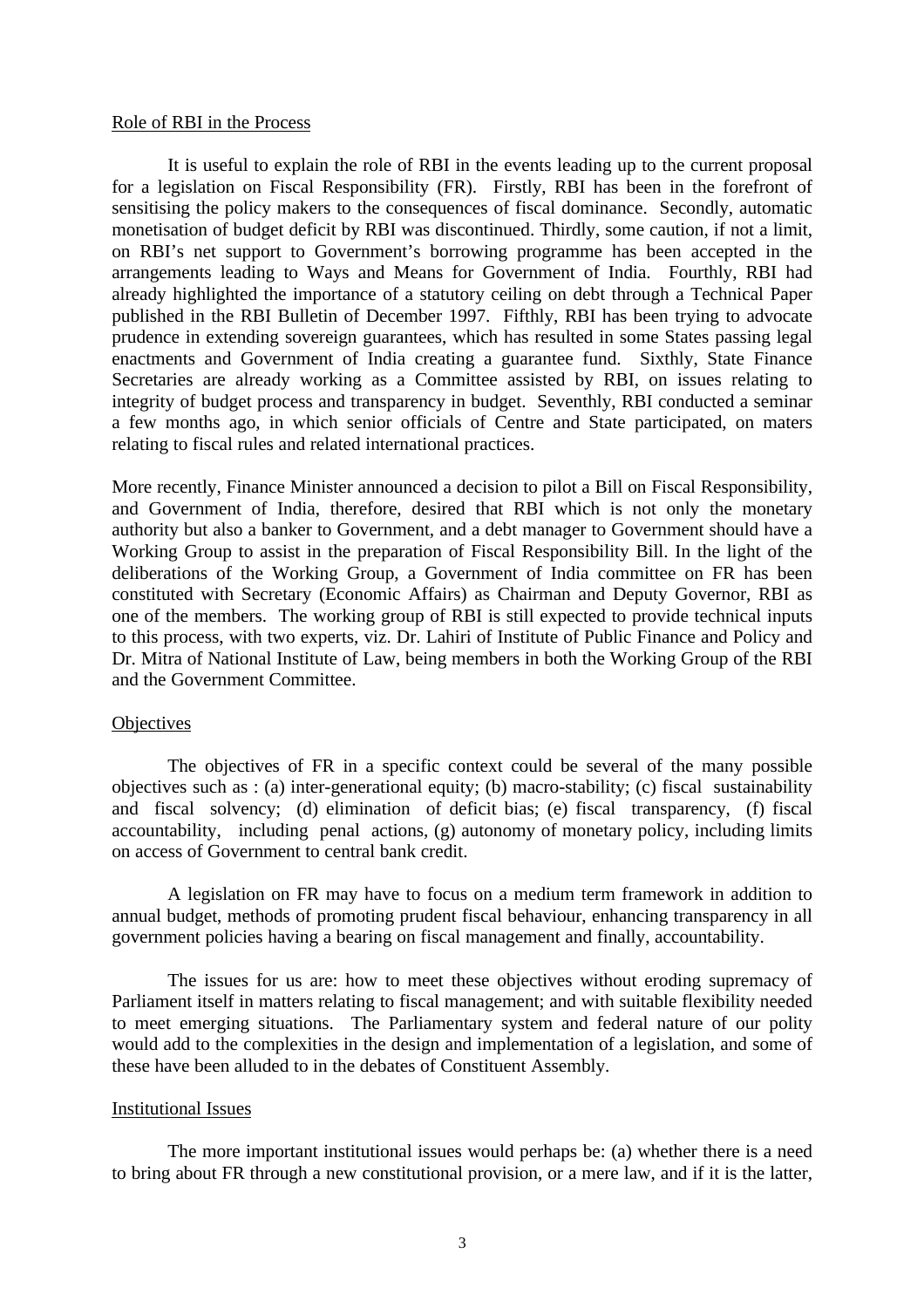whether it should be linked to the existing constitutional provisions on ceilings on debt and guarantees; (b) whether the FR would be passed by Parliament to cover only the Centre or whether it should be made applicable to all States in addition, by obtaining necessary authorisations, or whether it should leave the matter to the concerned States with or without some persuasion or through a model law by Centre; (c) whether the law should be so designed as to avoid or limit judicial interpretation and jurisdiction; (d) .whether the convention of secrecy of budgetary process is consistent with the most significant aspect of FR, namely transparency. It can be argued that, except where anticipatory actions are possible, such as specific tax-measures, secrecy is not warranted and indeed secrecy of budget process stifles transparency of not only annual exercise, but also medium-term, and perhaps intra-year measures.

#### Fiscal Policy Rules

There are universally recognised fiscal policy rules, and legislation incorporates one or several specific targets or ceilings or conditionalities or even prohibitions. There are broadly three types of rules, balanced-budget or deficit rules; borrowing rules and debt or reserve rules.

Of direct relevance to the RBI is a borrowing rule that prohibits or limits borrowing by government from a central bank.

The FR has to balance between a credible rule, quantitatively determined and need for flexibility in fiscal management. Yet another aspect relates to the time frame within which these rules can be implemented. It is possible to visualise milestones, on these rules, incorporated into the legislation or enabling provisions made in FR to fix milestones from time to time.

### Accounting Issues

Significant operational issues relate to accounting principles and practices. These would include budget coverage, adoption of accrual system to some degree, projections or medium term parameters, explanations for short-term deviations, valuation of assets at market value or foreign currency liabilities at current rate of exchange, etc.

### Fiscal Management Issues

Illustratively, fiscal management issues in our country comprise: (a) the fact that a significant part of liabilities are not covered by assets even as per current valuation methods, (b) significant part of current expenditures are "charged"; (c) there is inertial growth of salaries, pensions, Dearness Allowance etc.; (d) there are also vertical and horizontal issues. If FR is imposed rigidly on Centre there can be impact on States and differential impact among States, (e) the overhang of the past makes corrections possible only over the medium term, and hence need for delineation of transition path from the current situation to fullfledged fiscal responsibility, perhaps lasting over several years.

#### Procedural Issues

The most important issue relates to defining a trigger for what constitutes noncompliance with fiscal responsibility, warranting corrective action, and if so what are the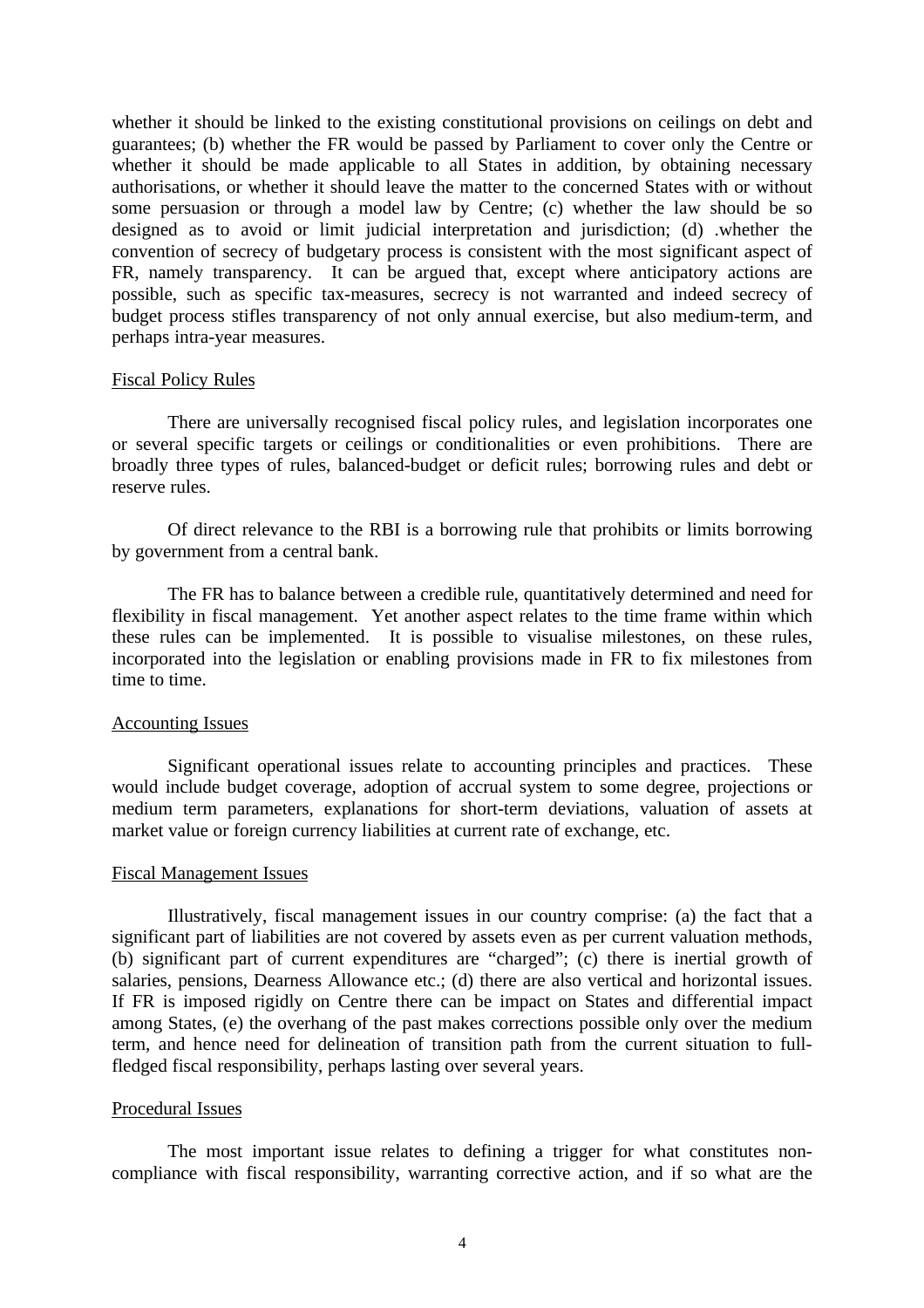corrective actions. At one extreme, there may just be reputational risk, while at the other extreme, there could be automatic revenue enhancement, or expenditure containment.

Apart from defining trigger and options of automatic sequestration or revenue surcharges, since the budget is annual, the tracking of intra-year situation becomes critical. This is particularly relevant in view of the acute intra-year mismatches observed between receipts and expenditures both at Centre and States.

The penalty for non-compliance should be built into the process, recognising that repudiation through revision of law itself is not impossible, since this was done by Parliament in several cases. Further, a view has to be taken on who should be the monitoring authority or authorities, i.e., Comptroller and Auditor General, Parliamentary Committee or Oversight Committee of eminent experts.

Whether and how budget documentation needs to be altered and intra-year reporting documentation introduced (say every quarter) to Parliament would also have to be considered. In particular, a case is made out by some experts for periodical reporting directly to public, with remarks of Oversight Committee of experts in addition to reporting and accountability to Parliament.

Another issue is whether Oversight Committee, without prejudice to Parliamentary Committee, should indulge in a pre-budget review or only post-budget review, and whether it should be concerned with intra-year reviews.

There is, in cases of some countries, personal accountability, of say the Minister for the estimates and adherence to it. It has to be seen whether such accountability is feasible in India.

Finally, there are a set of issues relating to RBI itself. Recognising that the ultimate fiscal authority is with Parliament and that cannot be constrained except by self imposition, should FR bar automatic monetisation by RBI or prescribe rules for it and should RBI be banned from participating in primary issues of Government stock and finally should FR promote effectiveness of monetary policy by divesting it of its role as Public Debt Manager?

### Procedural Coordination with States

Inevitably, there would be need for a coordination in many areas of fiscal management, between Centre and States. This could conveniently extend to even procedures relating to tax administration, which may be desirable irrespective of a view on FR.

Let us take an example. States have recently agreed to adopt uniform floor rates of tax in respect of sales tax. This is only the first step towards having uniform rates of taxation. However, neither uniform floor rates nor uniform rates of tax would be meaningful unless there is a standard and universally accepted classification of goods. The customs and Excise Departments of Government of India adopted the Harmonised system of Nomenclature at the eight-digit classification, though not the twelve-digit classification currently in use in Europe.

Perhaps Central Government should urge all the States to adopt a standard and universally accepted classification of goods for effective coordination of revenue-administration.